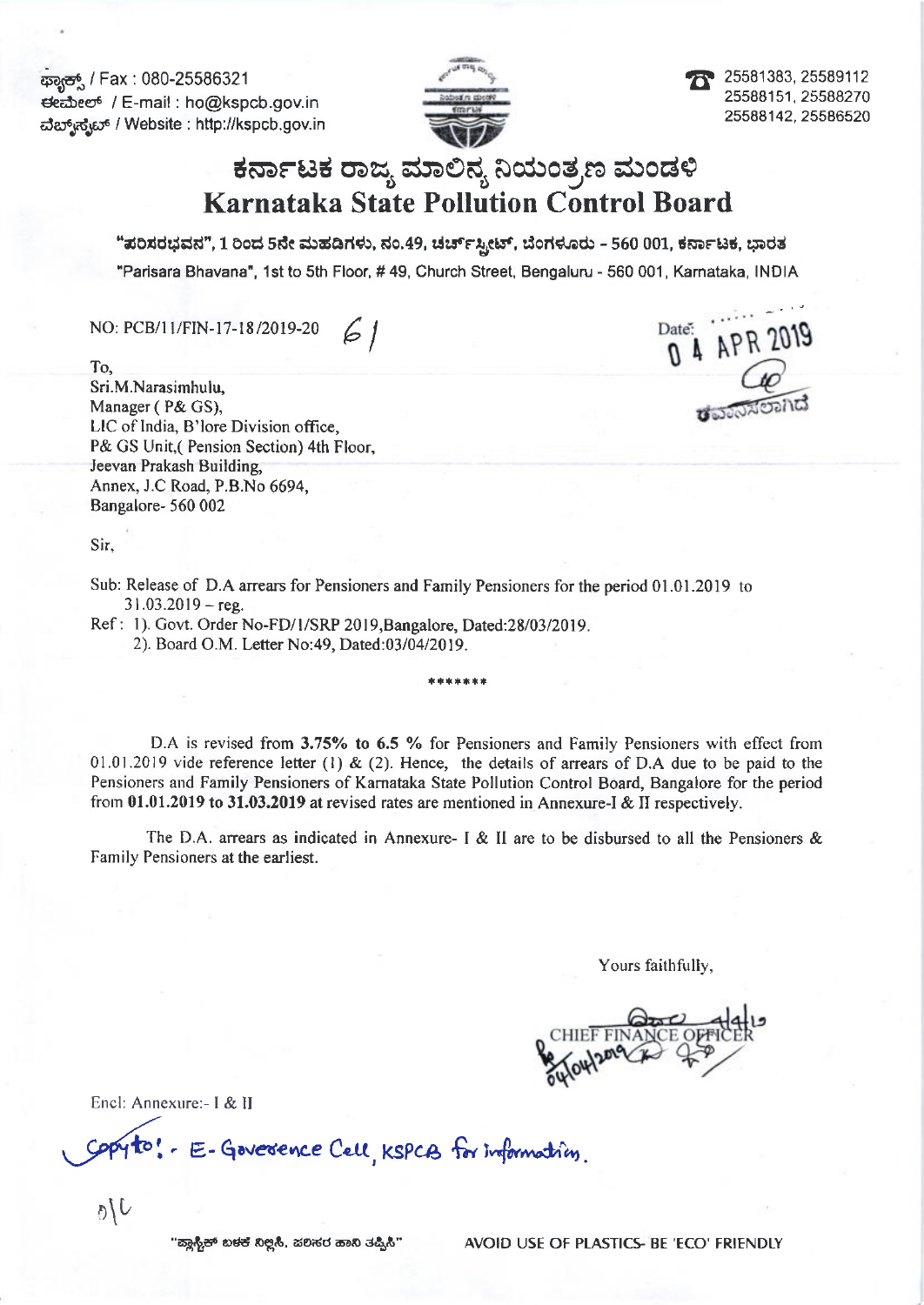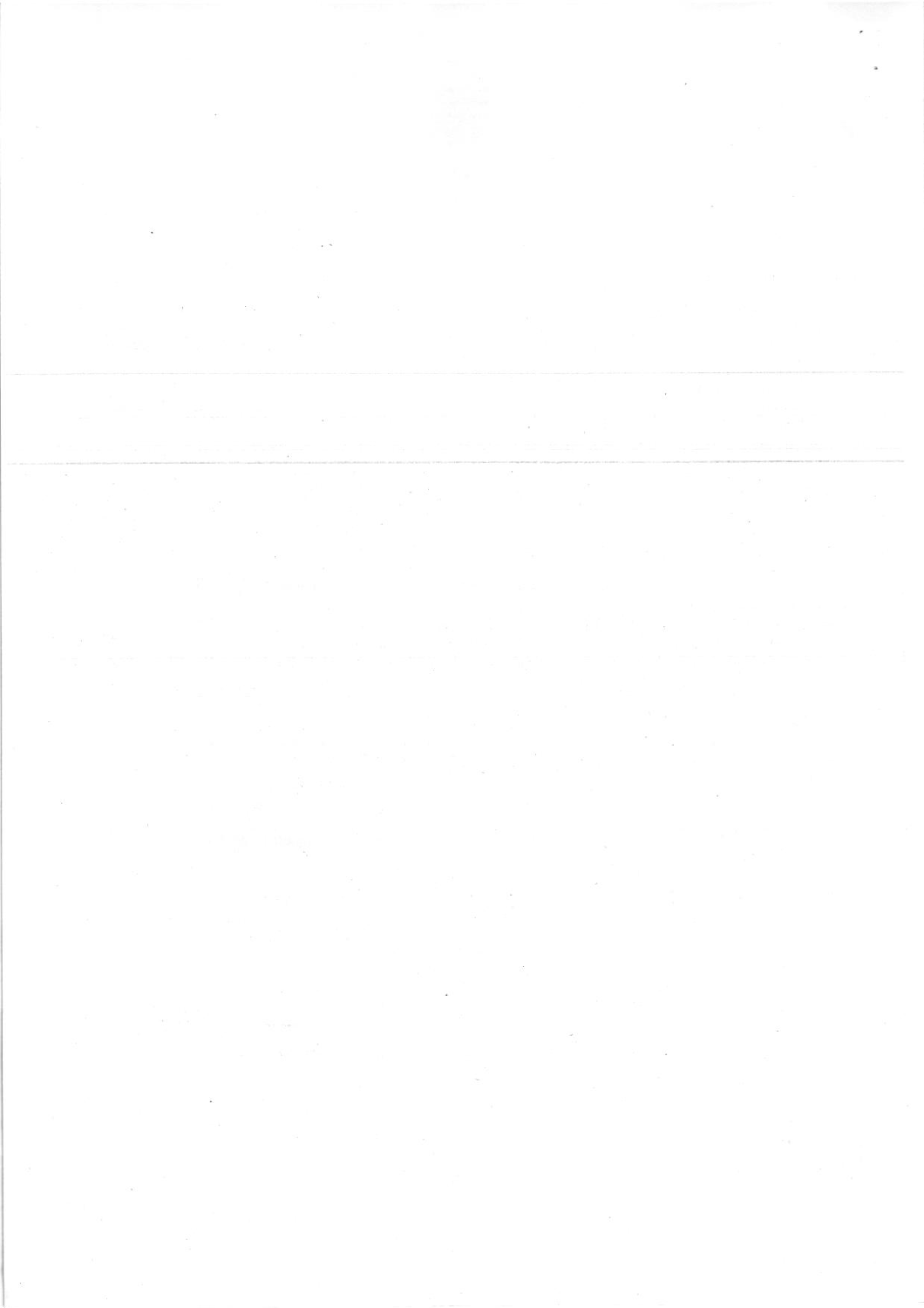| <b>ANNEXURE-I</b><br>STATEMENT SHOWING THE D.A.ARREARS TO BE PAID FOR THE PERIOD FROM 01.01.2019 TO 31.03.2019 TO THE<br><b>PENSIONERS OF KSPCB</b> |                                                    |                                 |                      |                   |                      |                  |                                                                         |  |
|-----------------------------------------------------------------------------------------------------------------------------------------------------|----------------------------------------------------|---------------------------------|----------------------|-------------------|----------------------|------------------|-------------------------------------------------------------------------|--|
| SI.<br>No.                                                                                                                                          | <b>Name of the</b><br><b>Pensioner</b><br>Sri/Smt. | <b>ANNUITY</b><br><b>NUMBER</b> | <b>Basic Pension</b> | Due DA at<br>6.5% | Drawn DA at<br>3.75% | <b>Diffrence</b> | <b>Arrears D.A</b><br>for 3 months<br>from<br>1.1.2019 to<br>31.03.2019 |  |
|                                                                                                                                                     | Sampangi Ramaiah.                                  |                                 |                      |                   |                      |                  |                                                                         |  |
| 1                                                                                                                                                   | C.N.                                               | 30-1170                         | 19372                | 1259.18           | 726.45               | 532.73           | 1598                                                                    |  |
| 2                                                                                                                                                   | Sree Rangamma                                      | 501M0530005886                  | 26585                | 1728.03           | 996.94               | 731.09           | 2193                                                                    |  |
| 3                                                                                                                                                   | Ramaiah B.                                         | 501M1007008601                  | 49554                | 3221.01           | 1858.28              | 1362.74          | 4088                                                                    |  |
| 4                                                                                                                                                   | Sreeramalu. N                                      | 061M0701013225                  | 16649                | 1082.19           | 624.34               | 457.85           | 1374                                                                    |  |
| 5                                                                                                                                                   | Shankaramma. M                                     | 501M0201012086                  | 12169                | 790.99            | 456.34               | 334.65           | 1004                                                                    |  |
| 6                                                                                                                                                   | Bharath Bhushan K.                                 | 501M1231011694                  | 24623                | 1600.50           | 923.36               | 677.13           | 2031                                                                    |  |
| 7                                                                                                                                                   | Ramakrishna. S                                     | 061M0121017562                  | 48369                | 3143.99           | 1813.84              | 1330.15          | 3990                                                                    |  |
| 8                                                                                                                                                   | Shambhavi Kamath                                   | 061M0101018514                  | 21752                | 1413.88           | 815.70               | 598.18           | 1795                                                                    |  |
| 9                                                                                                                                                   | Bheem Naik T.                                      | 061M0101018552                  | 23519                | 1528.74           | 881.96               | 646.77           | 1940                                                                    |  |
| 10                                                                                                                                                  | Rajeshwari B.N.                                    | 061M0601020930                  | 18296                | 1189.24           | 686.10               | 503.14           | 1509                                                                    |  |
| 11                                                                                                                                                  | Muralidhara                                        | 061M0301020672                  | 14900                | 968.50            | 558.75               | 409.75           | 1229                                                                    |  |
| 12                                                                                                                                                  | Narasimhaiah N.                                    | 061M0601020738                  | 27339                | 1777.04           | 1025.21              | 751.82           | 2255                                                                    |  |
| 13                                                                                                                                                  | Kullegowda D.                                      | 061M0707020892                  | 17833                | 1159.15           | 668.74               | 490.41           | 1471                                                                    |  |
| 14                                                                                                                                                  | Shamanna J.                                        | 061M0901021242                  | 15517                | 1008.61           | 581.89               | 426.72           | 1280                                                                    |  |
| 15                                                                                                                                                  | Althaf Hussain C.                                  | 061M1101020692                  | 19144                | 1244.36           | 717.90               | 526.46           | 1579                                                                    |  |
| 16                                                                                                                                                  | Shyamsundar R.                                     | 061M1101022207                  | 47188                | 3067.22           | 1769.55              | 1297.67          | 3893                                                                    |  |
| 17                                                                                                                                                  | Sivakumar Nagur                                    | 061M040123678                   | 17420                | 1132.30           | 653.25               | 479.05           | 1437                                                                    |  |
| 18                                                                                                                                                  | Vasantha C.                                        | 061M0501023227                  | 27260                | 1771.90           | 1022.25              | 749.65           | 2249                                                                    |  |
| 19                                                                                                                                                  | Ramegowda S.K.                                     | 061M0701024112                  | 26130                | 1698.45           | 979.88               | 718.58           | 2156                                                                    |  |
| 20                                                                                                                                                  | Krishna                                            | 061M0701024113                  | 19483                | 1266.40           | 730.61               | 535.78           | 1607                                                                    |  |
| $\overline{21}$                                                                                                                                     | Shivakumar S.R.                                    | 061M0401024637                  | 9618                 | 625.17            | 360.68               | 264.50           | 793                                                                     |  |
| $\overline{22}$                                                                                                                                     | Eshappa                                            | 061M1201025433                  | 20713                | 1346.35           | 776.74               | 569.61           | 1709                                                                    |  |
| $\overline{23}$                                                                                                                                     | Siddaraju H.                                       | 061M0701024114                  | 26130                | 1698.45           | 979.88               | 718.58           | 2156                                                                    |  |
| 24                                                                                                                                                  | Jayapraksh M.N.                                    | 061M0603030610                  | 53101                | 3451.57           | 1991.29              | 1460.28          | 4381                                                                    |  |
| 25                                                                                                                                                  | Ningarajappa N.                                    | 061M0601027289                  | 17932                | 1165.58           | 672.45               | 493.13           | 1479                                                                    |  |
| 26                                                                                                                                                  | Simha M.D.N.                                       | 061M0601027370                  | 55467                | 3605.36           | 2080.01              | 1525.34          | 4576                                                                    |  |
| 27                                                                                                                                                  | Venkatasubbarao M.S.                               | 061M0801028311                  | 23396                | 1520.74           | 877.35               | 643.39           | $\boxed{1930}$                                                          |  |
| 28                                                                                                                                                  | Sujatha N.R.                                       | 061M0301030193                  | 21731                | 1412.52           | 814.91               | 597.60           | 1793                                                                    |  |
| 29                                                                                                                                                  | Narayanaswamy C.                                   | 061M0603030611                  | 22783                | 1480.90           | 854.36               | 626.53           | 1880                                                                    |  |
| 30                                                                                                                                                  | Bhagyavan T.                                       | 061M0609030713                  | 11684                | 759.46            | 438.15               | 321.31           | 964                                                                     |  |
| 31                                                                                                                                                  | Basavaraju Urs V.                                  | 061M0617030831                  | 22560                | 1466.40           | 846.00               | 620.40           | 1861                                                                    |  |
| 32                                                                                                                                                  | Panchaiah Nandikol                                 | 061M0901032087                  | 27260                | 1771.90           | 1022.25              | 749.65           | 2249                                                                    |  |
| 33                                                                                                                                                  | Subbalakshmi K.S                                   | 061M1222033169                  | 22942                | 1491.23           | 860.33               | 630.91           | 1893                                                                    |  |
| 34                                                                                                                                                  | Vijayalakshmi G.                                   | 061M0518034247                  | 22758                | 1479.27           | 853.43               | 625.85           | 1878                                                                    |  |
| 35                                                                                                                                                  | Pamila G.                                          | 061M0601035674                  | 17097                | 1111.31           | 641.14               | 470.17           | 1411                                                                    |  |
| 36                                                                                                                                                  | Shabbir Hussain                                    | 061M0701036054                  | 19547                | 1270.56           | 733.01               | 537.54           | 1613                                                                    |  |
| 37                                                                                                                                                  | Shivarudraswamy P.                                 | 061M0701036024                  |                      | 2038.60           |                      |                  |                                                                         |  |
| 38                                                                                                                                                  | T.R.Basavarajappa                                  | 061M0701035818                  | 31363<br>20154       |                   | 1176.11<br>755.78    | 862.48<br>554.24 | 2587                                                                    |  |
|                                                                                                                                                     |                                                    |                                 |                      | 1310.01           |                      |                  | 1663                                                                    |  |
| 39<br>40                                                                                                                                            | Prakash S.                                         | 061M0701036057                  | 24365                | 1583.73           | 913.69               | 670.04           | 2010                                                                    |  |
| 41                                                                                                                                                  | Madhachar                                          | 061M0701036052                  | 12842                | 834.73            | 481.58               | 353.16           | 1059                                                                    |  |
|                                                                                                                                                     | Venkatesh A.T.                                     | 061M1001037690                  | 22555                | 1466.08           | 845.81               | 620.26           | 1861                                                                    |  |
| 42                                                                                                                                                  | C.Pushpa                                           | 061M1101038791                  | 23972                | 1558.18           | 898.95               | 659.23           | 1978                                                                    |  |
| 43                                                                                                                                                  | M.S.Muralidhara                                    | 061M0101039277                  | 21275                | 1382.88           | 797.81               | 585.06           | 1755                                                                    |  |
| 44                                                                                                                                                  | Siddashetty                                        | 061M0201039434                  | 15515                | 1008.48           | 581.81               | 426.66           | 1280                                                                    |  |
| 45                                                                                                                                                  | Mallappa                                           | 061M0301039875                  | 21058                | 1368.77           | 789.68               | 579.10           | 1737                                                                    |  |
| 46                                                                                                                                                  | A.V.Nagaraj Shetty                                 | 061M0501040461                  | 30550                | 1985.75           | 1145.63              | 840.13           | 2520                                                                    |  |
| 47                                                                                                                                                  | R.Shekar                                           | 060M0501040459                  | 16051                | 1043.32           | 601.91               | 441.40           | 1324                                                                    |  |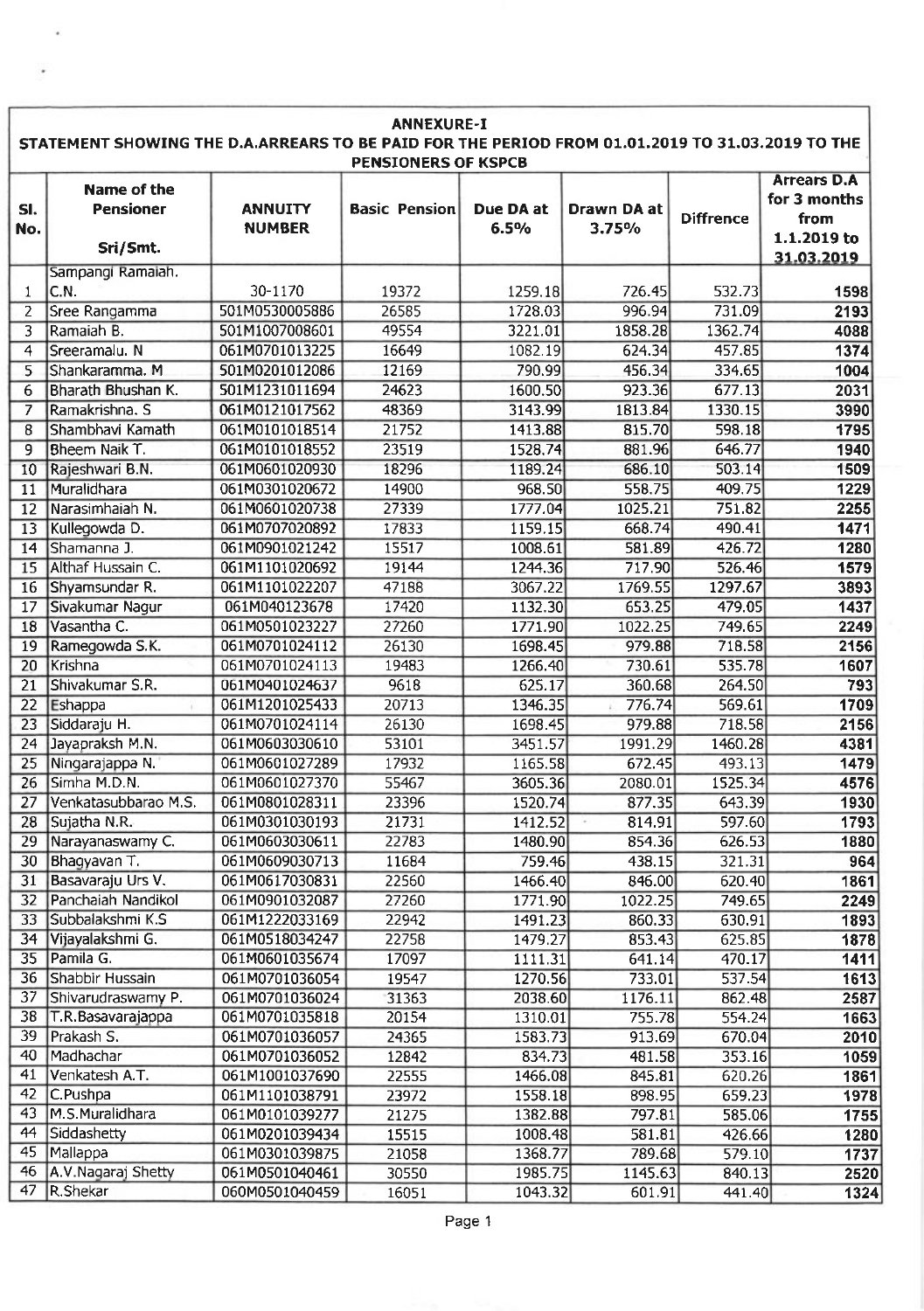|                 |                           | <b>Total - A</b> | 2092532 | 136014.58 | 78469.95 | 57544.63 | 172634 |
|-----------------|---------------------------|------------------|---------|-----------|----------|----------|--------|
| 82              | N.Venugopal Murthy        |                  | 35425   | 2302.63   | 1328.44  | 974.19   | 2923   |
| 81              | Sarathy.P                 |                  | 30058   | 1953.77   | 1127.18  | 826.60   | 2480   |
| 80              | ShanthaKumari.R           |                  | 40050   | 2603.25   | 1501.88  | 1101.38  | 3304   |
| 79              | C.M.Satheesh              | 501200000670     | 49800   | 3237.00   | 1867.50  | 1369.50  | 4109   |
| 78              | K.M.Lingaraju             | 501200000671     | 48550   | 3155.75   | 1820.63  | 1335.13  | 4005   |
| $\overline{77}$ | N.Lakshman                | 501200000642     | 42136   | 2738.84   | 1580.10  | 1158.74  | 3476   |
| $\overline{76}$ | R. Thipperangappa         | 501200000274     | 22036   | 1432.34   | 826.35   | 605.99   | 1818   |
| $\overline{75}$ | P.M.Shiddanagoudar        | 501200000276     | 33255   | 2161.58   | 1247.06  | 914.51   | 2744   |
| 74              | Hanumanthappa             | 501200000201     | 24450   | 1589.25   | 916.88   | 672.38   | 2017   |
| $\overline{73}$ | S.Sudha                   | 501200000113     | 28400   | 1846.00   | 1065.00  | 781.00   | 2343   |
| 72              | <b>B.G.Jekinakatti</b>    | 501200000075     | 23175   | 1506.38   | 869.06   | 637.31   | 1912   |
| 71              | <b>G.Srinivasa Murthy</b> | 501200000074     | 25700   | 1670.50   | 963.75   | 706.75   | 2120   |
| 70              | T.Manjulakshi             | 501200000076     | 33775   | 2195.38   | 1266.56  | 928.81   | 2786   |
| 69              | C.O.Ahmed pasha           | 061M0701052394   | 30575   | 1987.38   | 1146.56  | 840.81   | 2522   |
| 68              | G.Chandrashekar           | 061M0101050269   | 30575   | 1987.38   | 1146.56  | 840.81   | 2522   |
| 67              | Shivagiriyaiah            | 061M0101050270   | 21385   | 1390.03   | 801.94   | 588.09   | 1764   |
| 66              | C.Jayakumar               | 061M1201049877   | 18226   | 1184.69   | 683.48   | 501.22   | 1504   |
| 65              | V.Ananda                  | 061M0701047827   | 27830   | 1808.95   | 1043.63  | 765.33   | 2296   |
| 64              | M.P. Thasildhar           | 061M0701047826   | 24439   | 1588.54   | 916.46   | 672.07   | 2016   |
| 63              | S.Balakrishna             | 061M0701047824   | 26925   | 1750.13   | 1009.69  | 740.44   | 2221   |
| 62              | R.Narayana Rao            | 061M0701047821   | 16396   | 1065.74   | 614.85   | 450.89   | 1353   |
| 61              | Venkataswamy              | 061M0501040463   | 15024   | 976.56    | 563.40   | 413.16   | 1239   |
| 60              | S.Nandakumar              | 061M0201045339   | 55467   | 3605.36   | 2080.01  | 1525.34  | 4576   |
| 59              | M.R.Rachappana Mata       | 061M0301046257   | 20560   | 1336.40   | 771.00   | 565.40   | 1696   |
| $\overline{58}$ | C.Channaiah               | 061M1201044506   | 31608   | 2054.52   | 1185.30  | 869.22   | 2608   |
| 57              | T.R.Rangamma              | 061M1201044284   | 15764   | 1024.66   | 591.15   | 433.51   | 1301   |
| 56              | Muniyamma                 | 061M1201043982   | 9718    | 631.67    | 364.43   | 267.25   | 802    |
| 55              | R.Raghupathi              | 061M0901042704   | 15762   | 1024.53   | 591.08   | 433.46   | 1300   |
| 54              | L.Narayana Swamy          | 061M0901042705   | 36135   | 2348.78   | 1355.06  | 993.71   | 2981   |
| 53              | H.R.Mohan Kumar           | 061M09010442703  | 22208   | 1443.52   | 832.80   | 610.72   | 1832   |
| 52              | Gulab Singh               | 061M0901042748   | 23131   | 1503.52   | 867.41   | 636.10   | 1908   |
| 51              | <b>B.H.Venkatesh</b>      | 061M0801041465   | 23878   | 1552.07   | 895.43   | 656.65   | 1970   |
| 50              | S.Y.Sampath kumar         | 061M0801041464   | 25683   | 1669.40   | 963.11   | 706.28   | 2119   |
| 49              | Manju Nagaraju            | 061M1001042783   | 23214   | 1508.91   | 870.53   | 638.39   | 1915   |
| 48              | R.N.Wadekar               | 061M1001042768   | 13698   | 890.37    | 513.68   | 376.70   | 1130   |

| SI.<br>No. | Name of the<br>Pensioner<br>Sri/Smt. | <b>ANNUITY</b><br><b>NUMBER</b> | <b>Basic Pension</b> | <b>Due DA at</b><br>6.5% | Drawn DA at<br>3.75% | <b>Diffrence</b> | <b>Arrears D.A</b><br>for 37 Days<br>from<br>1.1.2019 to<br>06.02.2019 |
|------------|--------------------------------------|---------------------------------|----------------------|--------------------------|----------------------|------------------|------------------------------------------------------------------------|
|            | K.S.Vasuki (***)                     | 061M1201038850                  | 22667                | 1473.36                  | 850.01               | 623.34           | 757                                                                    |
|            |                                      | <b>Total-B</b>                  | 22667                | 1473.36                  | 850.01               | 623.34           | 757                                                                    |
|            |                                      | $Total - A + B$                 | 2115199              | 137487.94                | 79319.96             | 58167.97         | 173391                                                                 |
|            |                                      |                                 |                      |                          |                      |                  |                                                                        |

(...) NOTE:- Pensioner Sri. K.S.Vasuki, Senior Data Entry Operator, Annuity Number:- 061M1201038850 has expired on 07/02/209, hence DA arrears calculated from 01/01/2019 to 06/02/2019 ( 37 Days )

> $Q_{\text{inter}}$ Karnataka State Pollution Control Board aka State Pollution Contra<br>Relations - 560 00 fm<br>04040<sup>504</sup>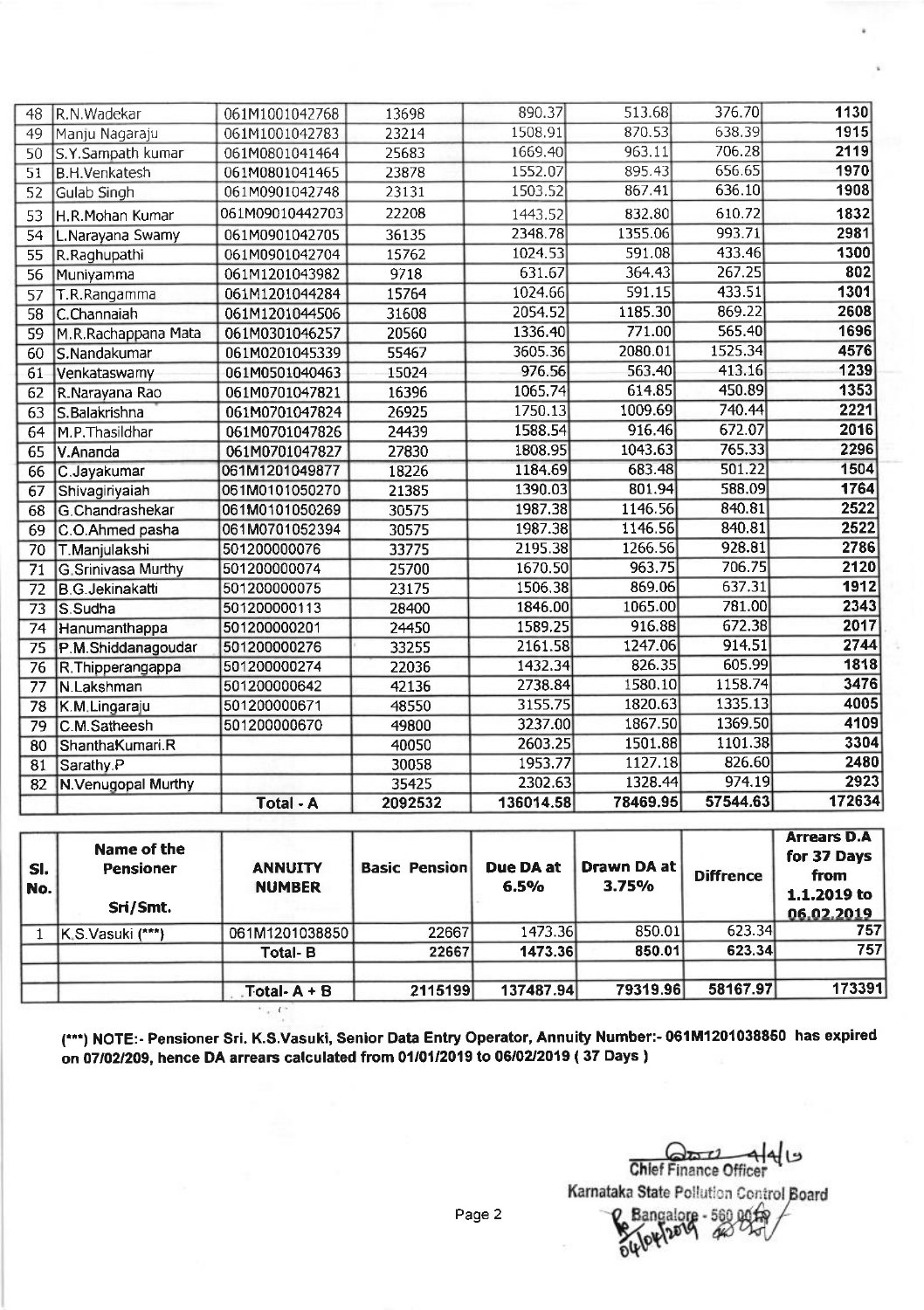| ANNEXUKE-II                                                                                  |                                                              |                       |                         |                   |                      |                  |                                                               |  |  |
|----------------------------------------------------------------------------------------------|--------------------------------------------------------------|-----------------------|-------------------------|-------------------|----------------------|------------------|---------------------------------------------------------------|--|--|
| STATEMENT SHOWING THE D.A.ARREARS TO BE PAID FOR THE PERIOD FROM 01.01.2019 TO 31.03.2019 TO |                                                              |                       |                         |                   |                      |                  |                                                               |  |  |
|                                                                                              | THE FAMILY PENSIONERS OF KSPCB                               |                       |                         |                   |                      |                  |                                                               |  |  |
| SI.<br>No                                                                                    | <b>Name of the Pensioner</b><br>Sri/Smt.                     | <b>ANNUITY NUMBER</b> | <b>Basic</b><br>Pension | Due DA at<br>6.5% | Drawn DA at<br>3.75% | <b>Diffrence</b> | Arrears D.A for 3<br>months from<br>1.1.2019 to<br>31.03.2019 |  |  |
| $1\,$                                                                                        | Jayalakshmamma W/o. Muthappa (Late)                          | 06-0256               | 8500                    | 552.50            | 318.75               | 233.75           | 701                                                           |  |  |
| 2                                                                                            | Sharadamma W/o. M. Muniraju (Late)                           | 06-0255               | 13049                   | 848.19            | 489.34               | 358.85           | 1077                                                          |  |  |
| 3                                                                                            | Sharadamma R. W/o. Chandrashekar (Late)                      | 501M0312005922        | 14469                   | 940.49            | 542.59               | 397.90           | 1194                                                          |  |  |
| $\overline{4}$                                                                               | Suvarnamma B.P.W/o. H. Krishna (Late)                        | 501M0314007626        | 8500                    | 552.50            | 318.75               | 233.75           | 701                                                           |  |  |
|                                                                                              | W/o. Munivenkatappa (Late)<br>5 Meenakumari                  | 06-0257               | 10659                   | 692.84            | 399.71               | 293.12           | 879                                                           |  |  |
|                                                                                              | 6 Kavitha W/o. S. Ningaiah (Late)                            | 06-0258               | 10967                   | 712.86            | 411.26               | 301.59           | 905                                                           |  |  |
| $\overline{7}$                                                                               | Chinnalaxmi W/o. N.H.Nagaraju (Late)                         | 501M0516008030        | 14038                   | 912.47            | 526.43               | 386.05           | 1158                                                          |  |  |
| 8                                                                                            | Chamundi W/o. B.M. Muniswamy (Late)                          | 061M1123016950        | 9989                    | 649.29            | 374.59               | 274.70           | 824                                                           |  |  |
| 9                                                                                            | Thangamma T.T. W/o. P.K. Oppen (late)                        | 061M0801016949        | 10778                   | 700.57            | 404.18               | 296.40           | 889                                                           |  |  |
|                                                                                              | 10 Nirmala B.k. W/o. M. Jayaram (Late)                       | 061M0901018978        | 16649                   | 1082.19           | 624.34               | 457.85           | 1374                                                          |  |  |
|                                                                                              | 11 Ramavathi W/o. Mahadeva (Late)                            | 061M0707021693        | 16256                   | 1056.64           | 609.60               | 447.04           | 1341                                                          |  |  |
|                                                                                              | 12 Shivalingamma W/o. Thimmaiah (Late)                       | 061M0318021862        | 11917                   | 774.61            | 446.89               | 327.72           | 983                                                           |  |  |
|                                                                                              | 13 Ayesha Kowsar S. W/o. Ilyas Pasha (Late)                  | 061M0502022681        | 27339                   | 1777.04           | 1025.21              | 751.82           | 2255                                                          |  |  |
|                                                                                              | 14 Mari Easther K. W/o. J. Pyatric (Late)                    | 061M0401024395        | 18401                   | 1196.07           | 690.04               | 506.03           | 1518                                                          |  |  |
|                                                                                              | Renuka Shivappa Bendigeri<br>W/o<br>15 Bendigeri S.R. (Late) | 061M0620024370        | 8500                    | 552.50            | 318.75               | 233.75           | 701                                                           |  |  |
|                                                                                              | 16 Ramani.P Sirsi W/o. Sirsi. P.N. (Late)                    | 061M1201025516        | 31860                   | 2070.90           | 1194.75              | 876.15           | 2628                                                          |  |  |
|                                                                                              | 17 M.Lakshmi W/o. Munirama A. (Late)                         | 061M0617030838        | 9043                    | 587.80            | 339.11               | 248.68           | 746                                                           |  |  |
|                                                                                              | 18 Varamahalakshmi W/o Late Basavaraju P                     | 061M1117032801        | 21608                   | 1404.52           | 810.30               | 594.22           | 1783                                                          |  |  |
|                                                                                              | 19 Sakamma A.K. W/o. Late Kempanna                           | 061M0518034246        | 10226                   | 664.69            | 383.48               | 281.22           | 844                                                           |  |  |
|                                                                                              | 20 Sampathkumari P. w/o Late Balkrishna G                    | 061M0624035341        | 8833                    | 574.15            | 331.24               | 242.91           | 729                                                           |  |  |
|                                                                                              | 21 Lakshmi Bai w/o Late Balajivittal Singh                   | 061M0601035949        | 15142                   | 984.23            | 567.83               | 416.41           | 1249                                                          |  |  |
|                                                                                              | 22 Swarnambika w/o Late J.Renukaradhya                       | 061M0901036659        | 12374                   | 804.31            | 464.03               | 340.29           | 1021                                                          |  |  |
|                                                                                              | 23 Sowbhagyamma.N,W/o.Late S.Mohan Kumar                     | 061M1101043120        | 18612                   | 1209.78           | 697.95               | 511.83           | 1535                                                          |  |  |
|                                                                                              | 24 Kamakshi w/o Late D.Narayana swamy                        | 061M1001049205        | 11672                   | 758.68            | 437.70               | 320.98           | 963                                                           |  |  |
|                                                                                              | 25 Meenakshi, W/o. Late Bheema Reddy                         | 061M1001049206        | 12618                   | 820.17            | 473.18               | 347.00           | 1041                                                          |  |  |
|                                                                                              | 26 Vinutha.B, W/o.Late.M.S.Anand                             |                       | 20504                   | 1332.76           | 768.90               | 563.86           | 1692                                                          |  |  |
|                                                                                              | Geeta Parashuram Lamani,<br>27 W/o.Late.Parashuram Lamani    |                       | 8500                    | 552.50            | 318.75               | 233.75           | 701                                                           |  |  |
|                                                                                              |                                                              | <b>Total</b>          | 381003                  | 24765.20          | 14287.61             | 10477.58         | 31433                                                         |  |  |

ANNEXURE-II

Chief Finance Officer 4/15 Karnataka State Pollution Control Board Bangalore - 560 AM